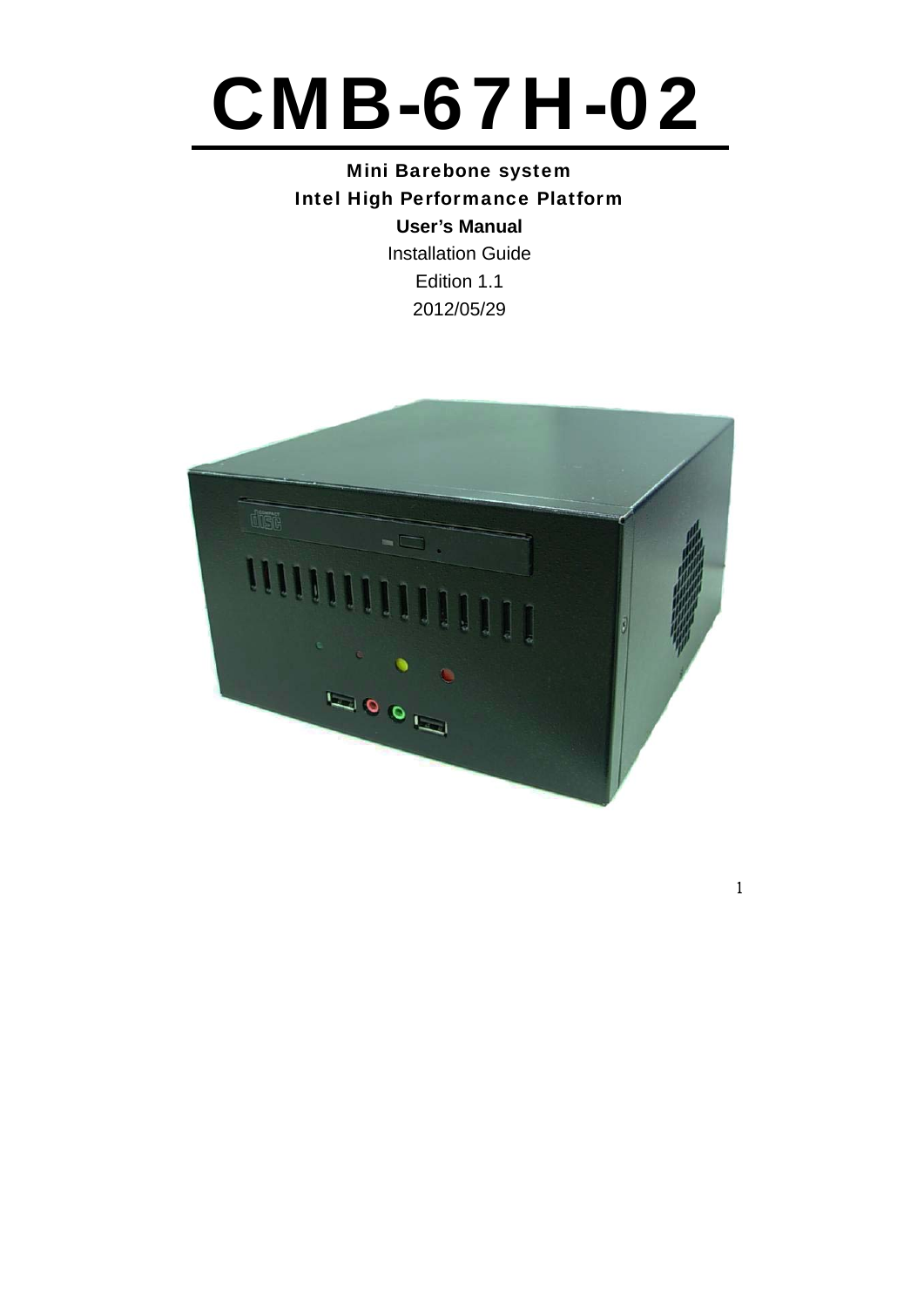## **Document Content:**

- Packing List
- Product
- 



# **Packing List:**

*CMB-67H-02* Chassis x1 **(Including LV-67H Motherboard)**  *DSPD-120-19* 120W 19V AC-DC Adapter x 1



Power Cord x 1 CPU Cooler x 1



13-pin to 7-pin SATA Cable x1 SATA Cable 50 cm x1 ATX POWER output 20P to 4P\*1 + SATA15P\*1 26-pin DVI cable x1 DC JACK CABLE 26cm x1 CD Driver x1 (Including User's Manual) Hanging holders x2

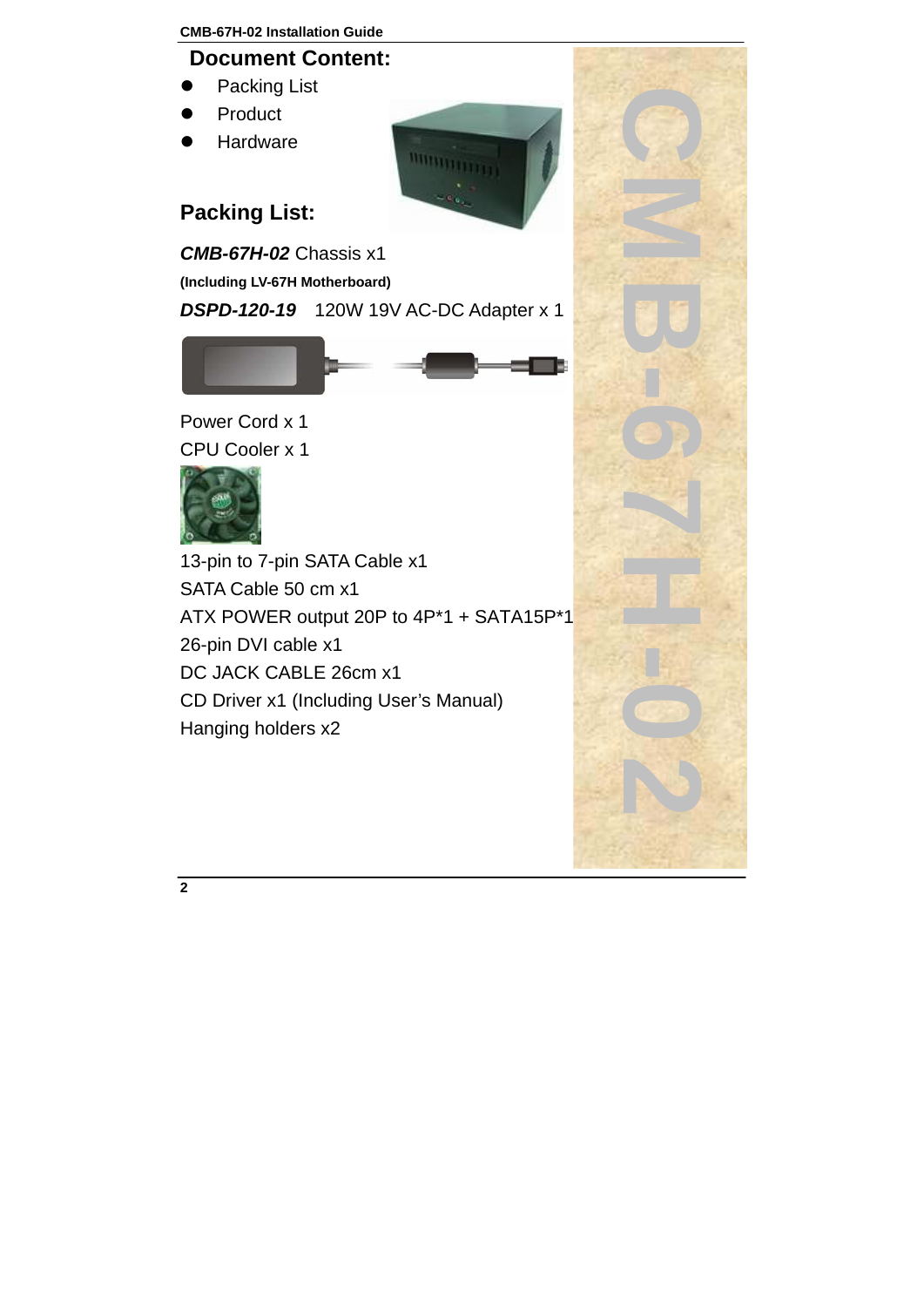## **Hardware Installation:**

## **Motherboard placement**



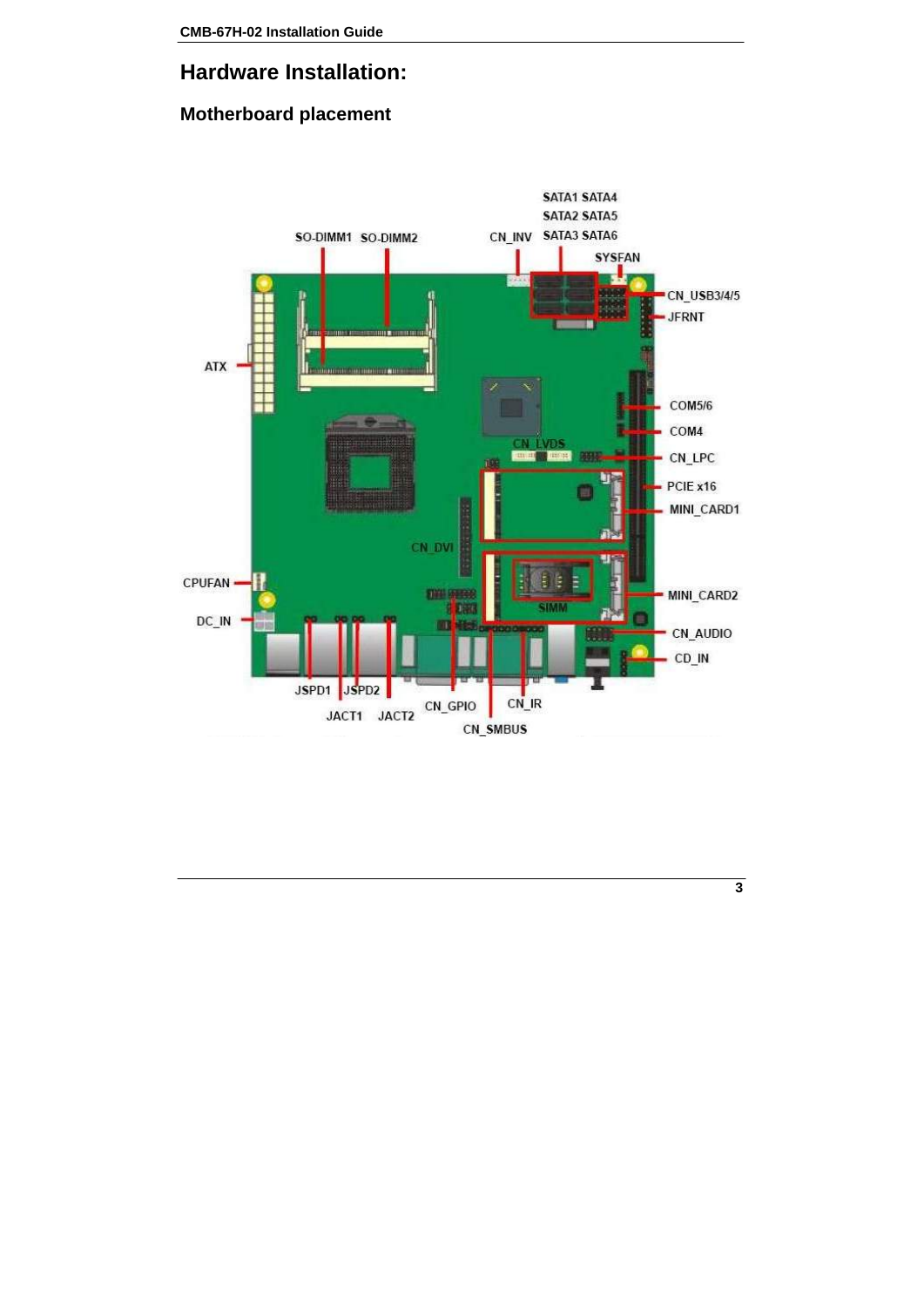



| <b>Jumper</b>   | <b>Function</b>                    |  |
|-----------------|------------------------------------|--|
| <b>JRTC</b>     | CMOS Operating/Clear Setting       |  |
| <b>JVLCD</b>    | Panel Voltage Setting              |  |
| <b>JAT</b>      | Power mode select                  |  |
| JP <sub>1</sub> | Com1 Voltage Setting (For Pin 9)   |  |
| JP <sub>2</sub> | Com2 Voltage Setting (For Pin 9)   |  |
| JP3             | Com3 Voltage Setting (For Pin 9)   |  |
| JP4             | Com4 Voltage Setting (For Pin 9)   |  |
| <b>JCSEL1</b>   | CN COM2 RS-232 RS422 RS485 Setting |  |
| JCSEL2          | CN IR IrDA Setting                 |  |
| <b>JVUSB</b>    | <b>USB Voltage Setting</b>         |  |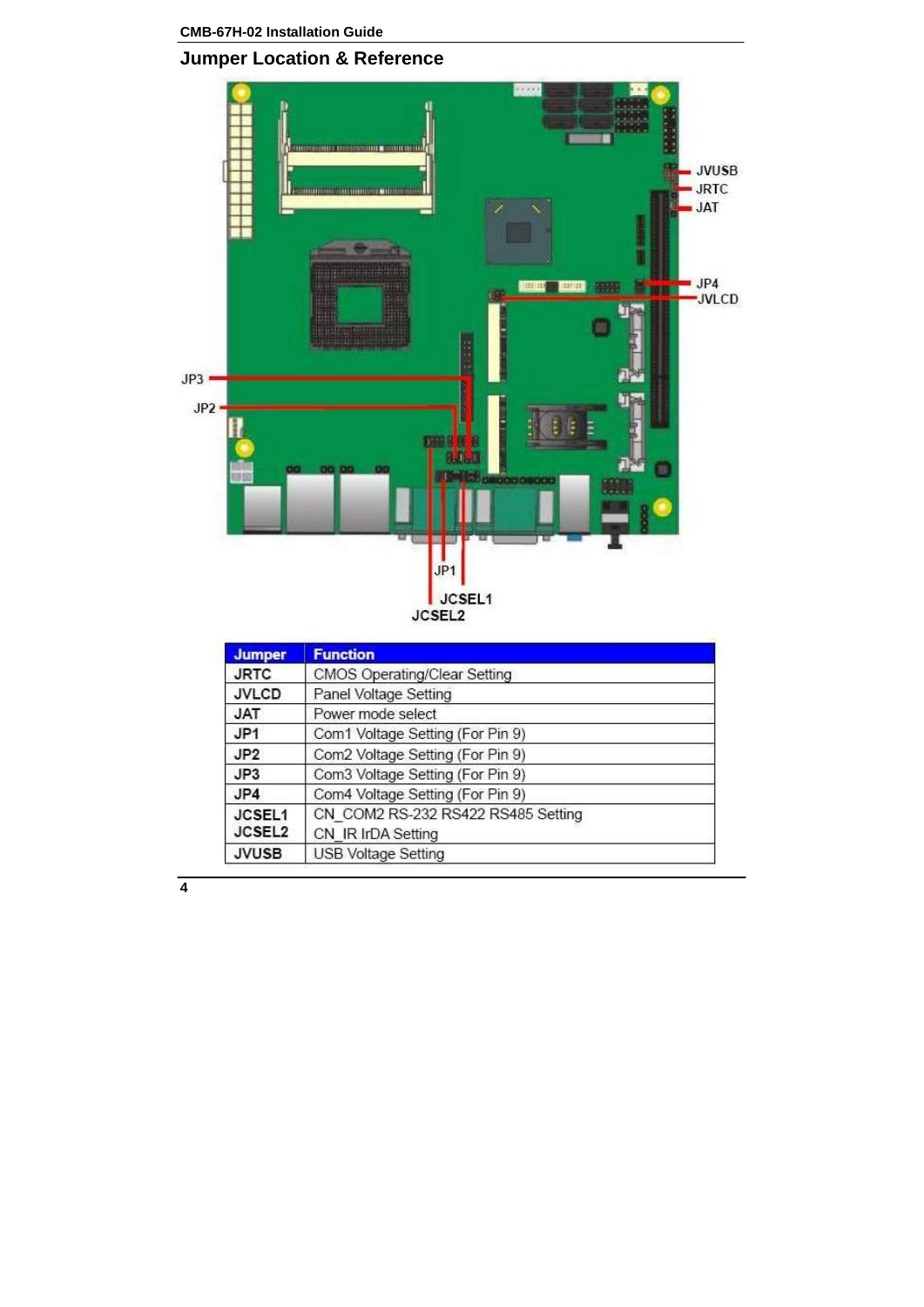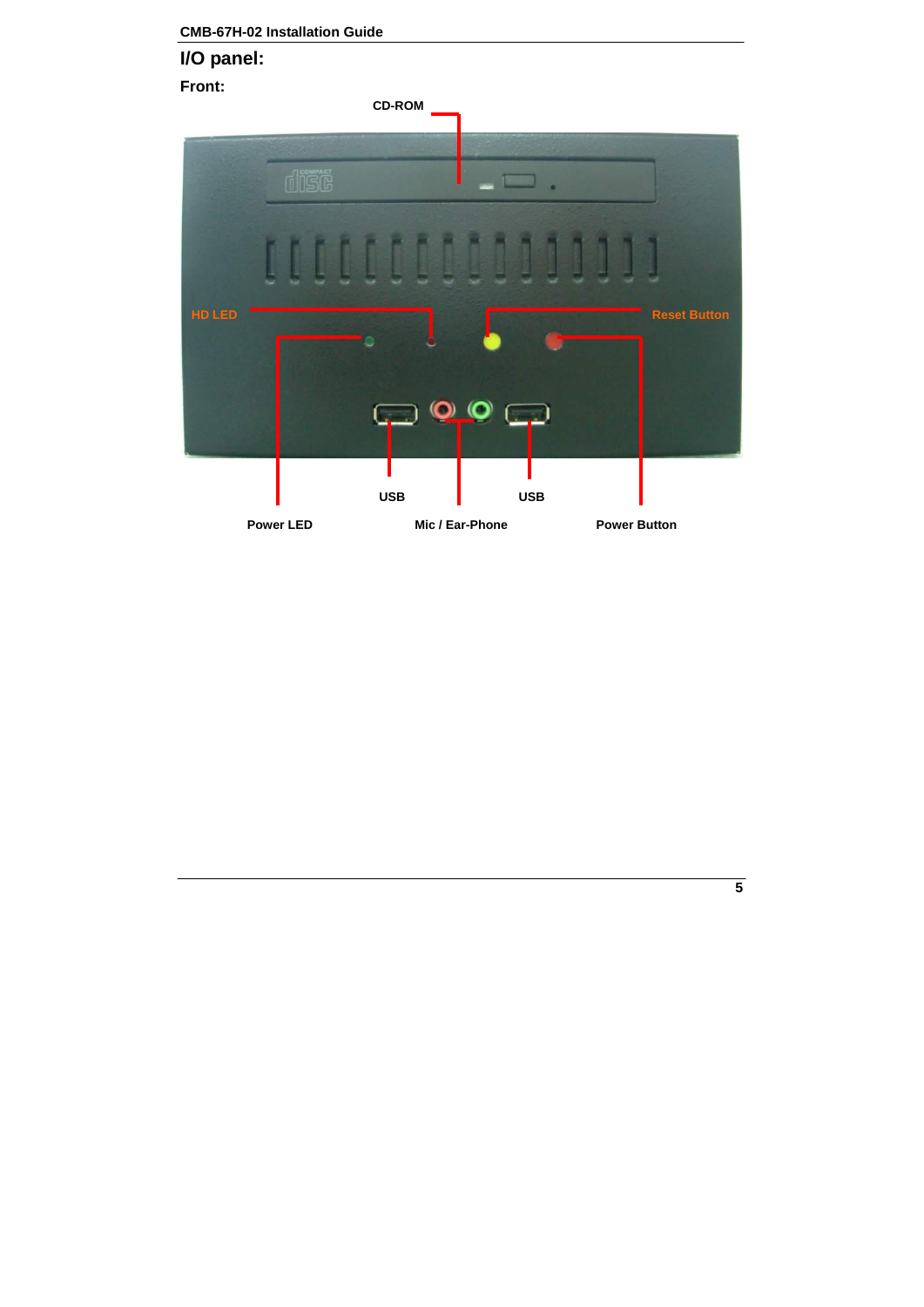**CMB-67H-02 Installation Guide** 



*Power input : DSPD-120-19* 120W 19V AC-DC Adapter Input.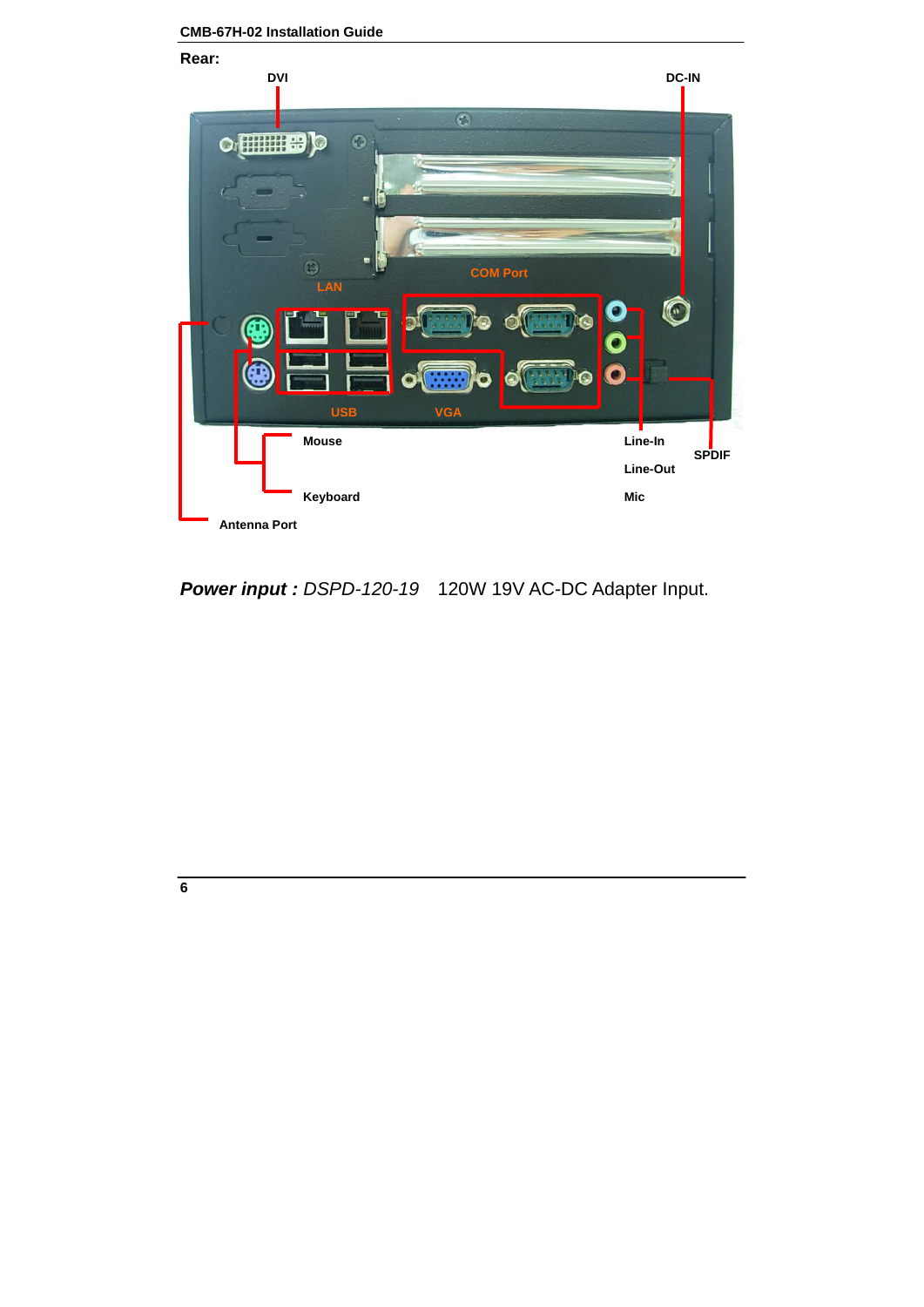**Chassis Setup procedure:** 

**1. Turn the screws and refer the picture A and B and C.** 



**(B)** 

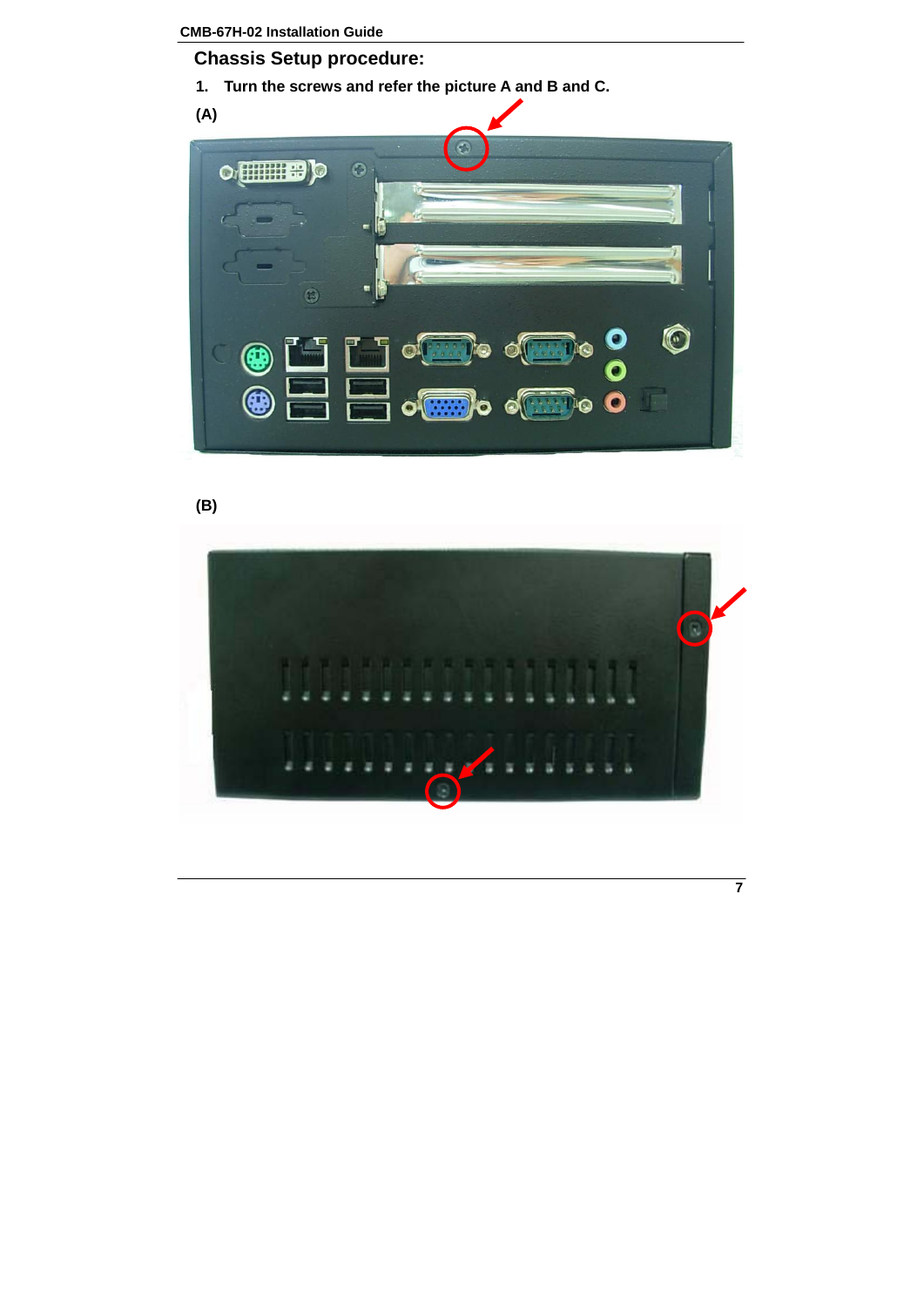

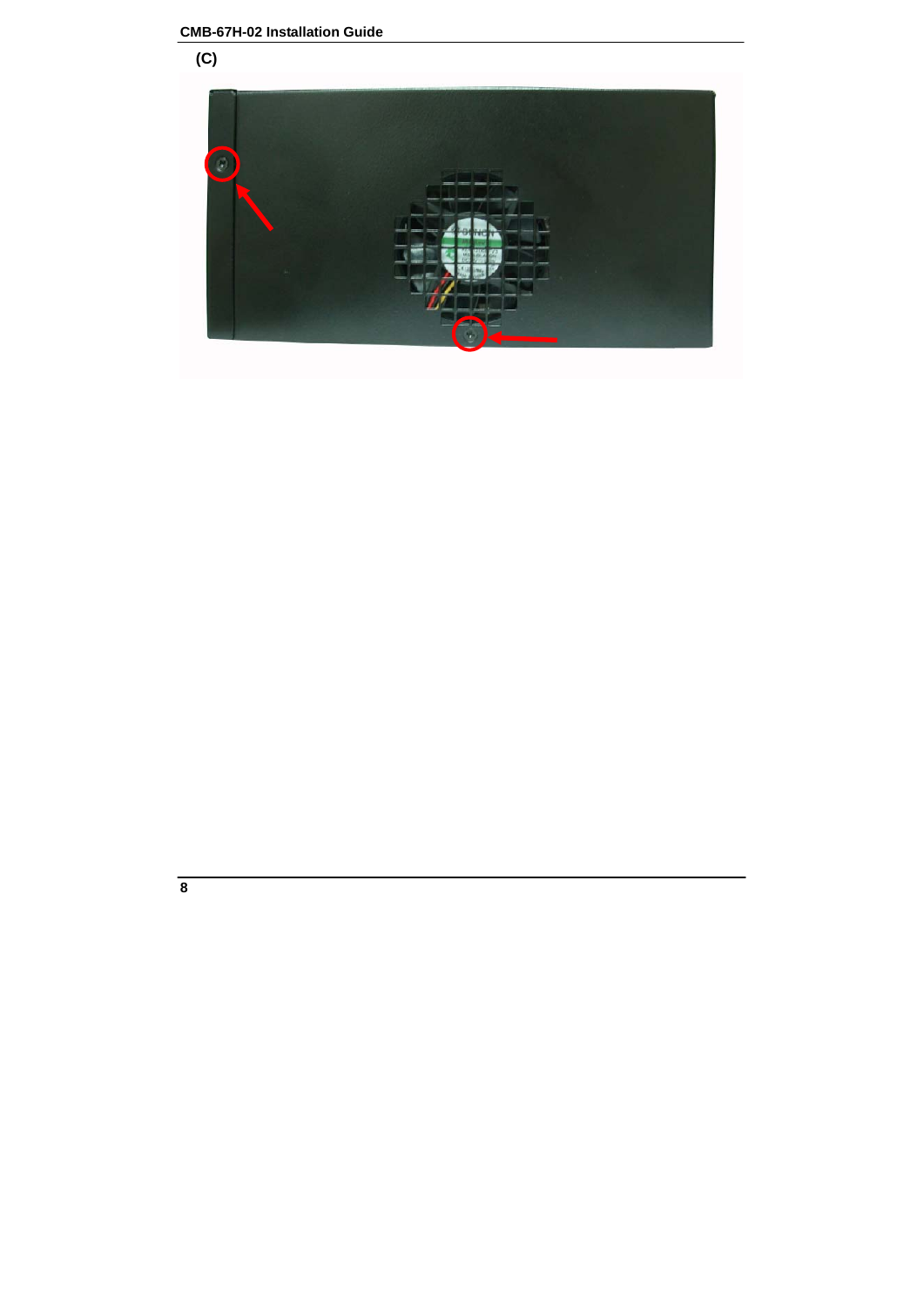**2. Push the Chassis shield towards the back then open it.** 

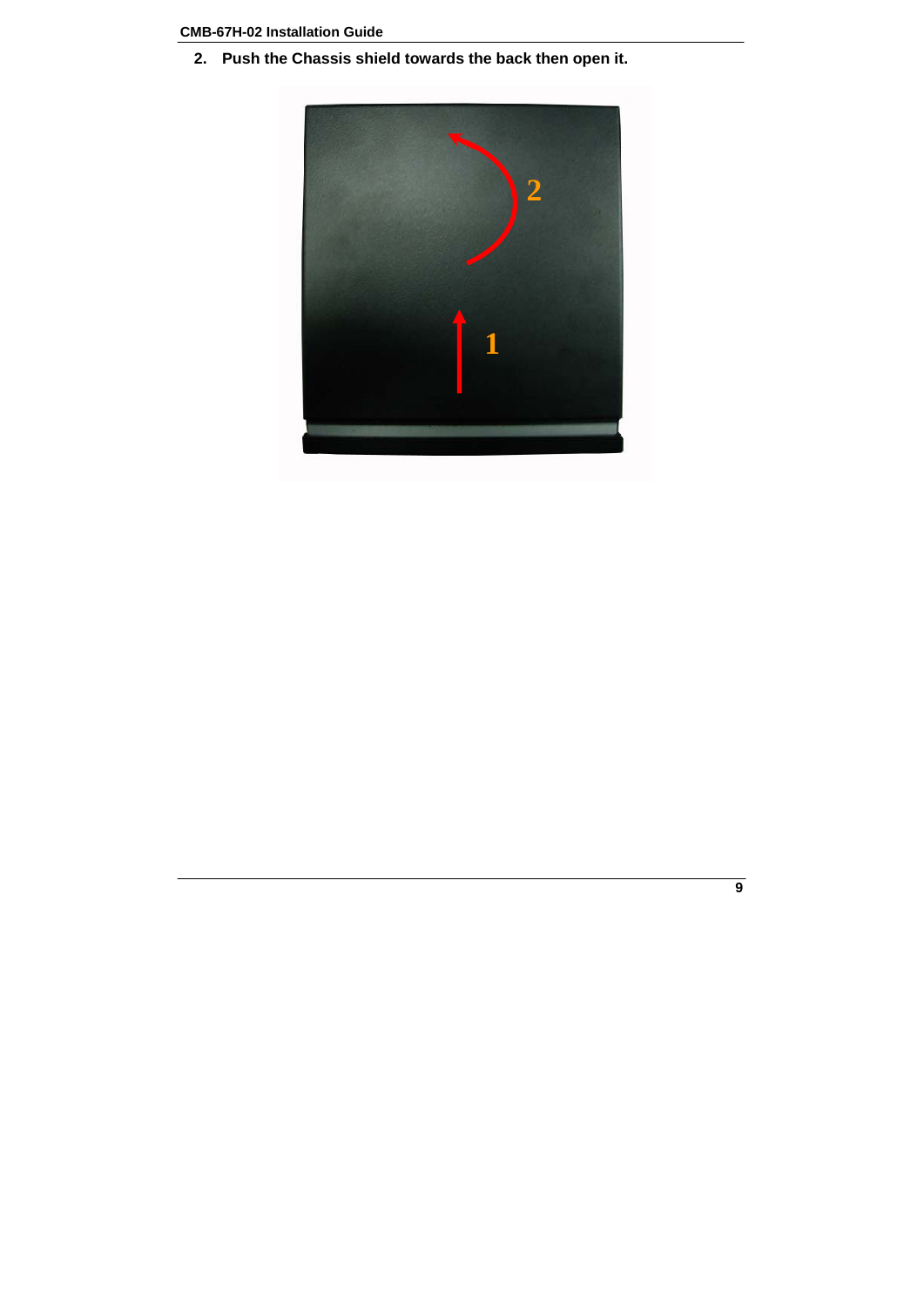**3. Turn the screws.** 



$$
\boldsymbol{10}
$$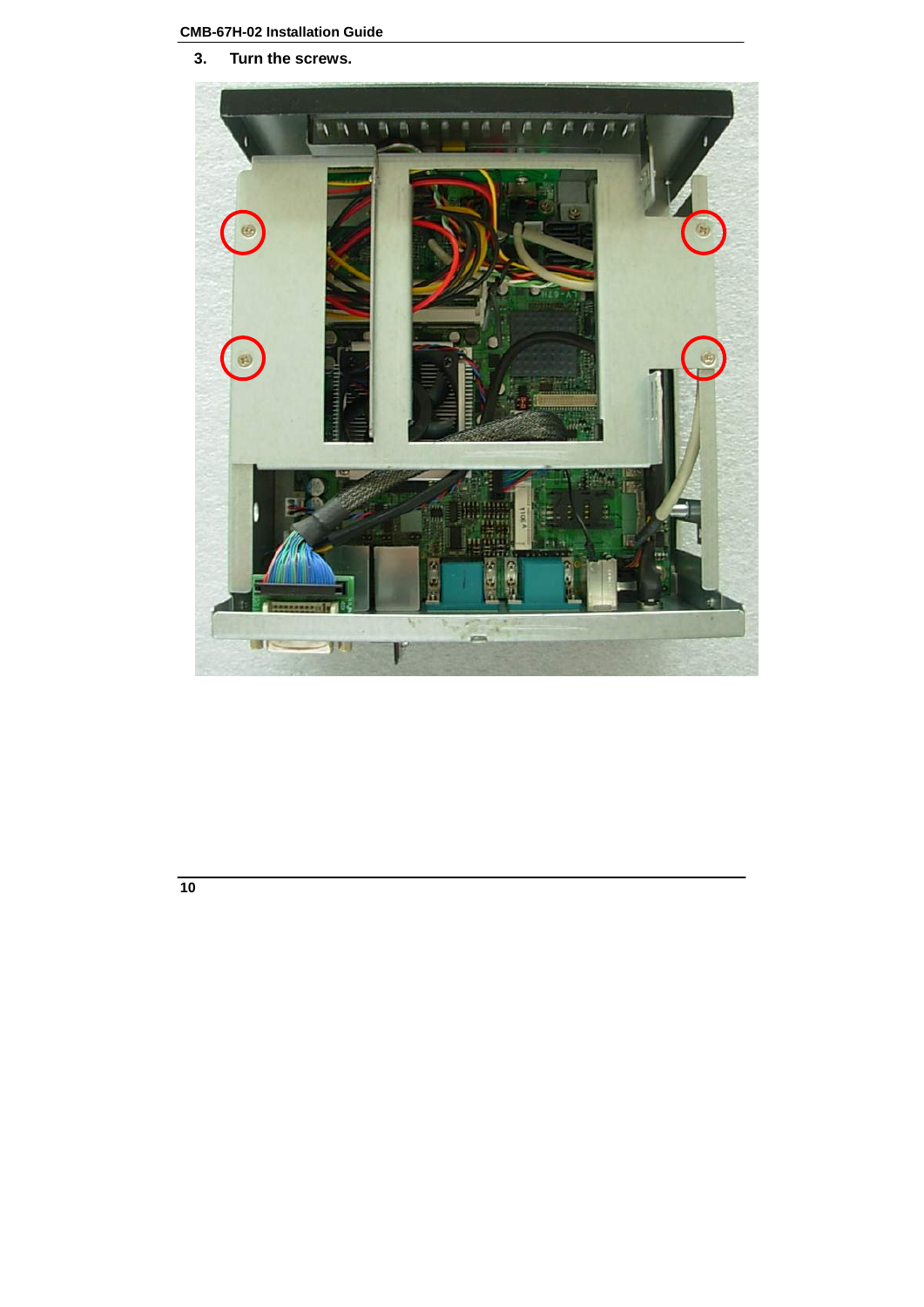4. **Push the front panel towards the front then take the CD-ROM holder off.** 

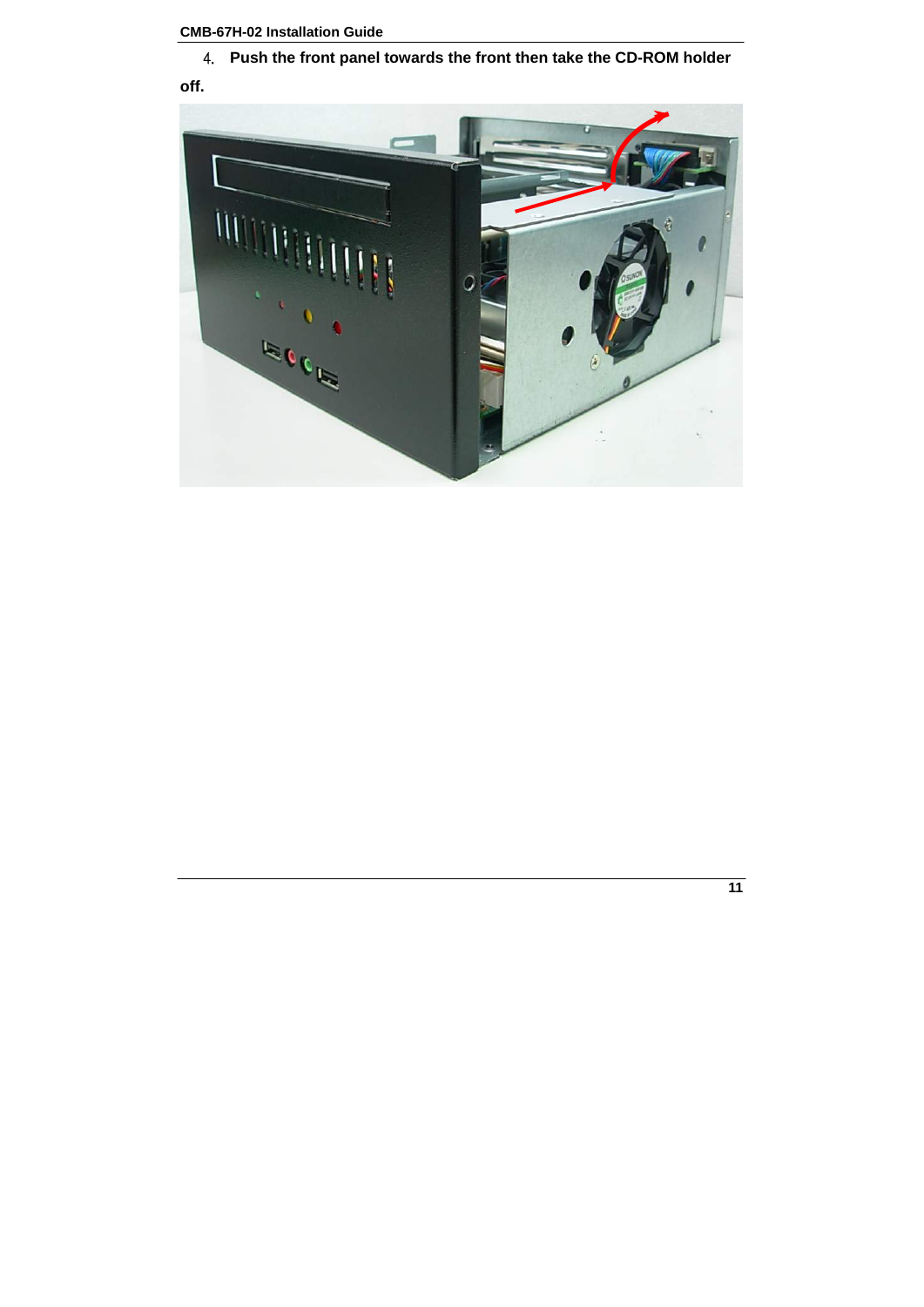**5. Turn the CPU cooler screws and then refer the motherboard manual page.16 to install the CPU.** 

**(After installing CPU, please turn the CPU FAN screws to tighten.)** 



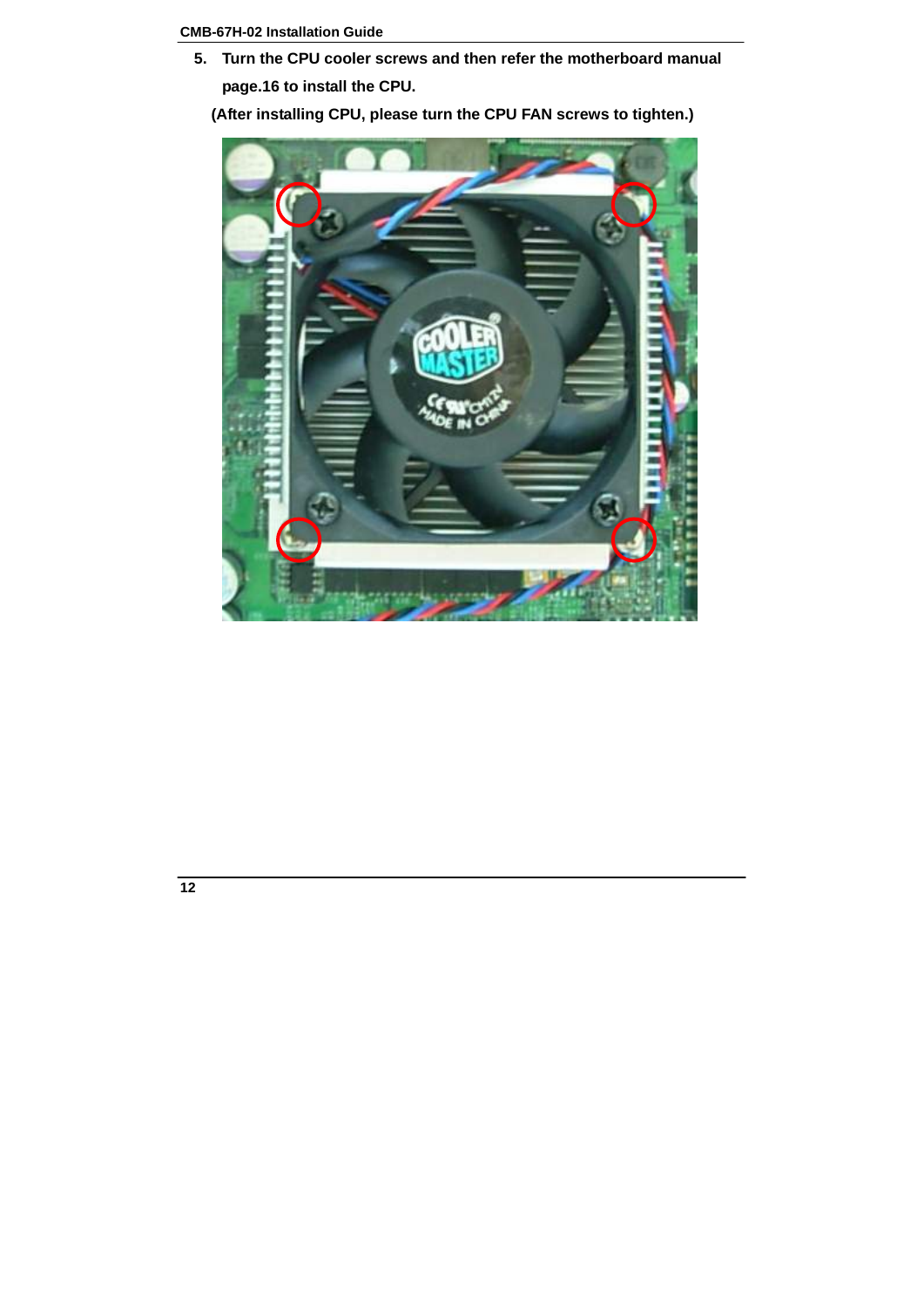



**13**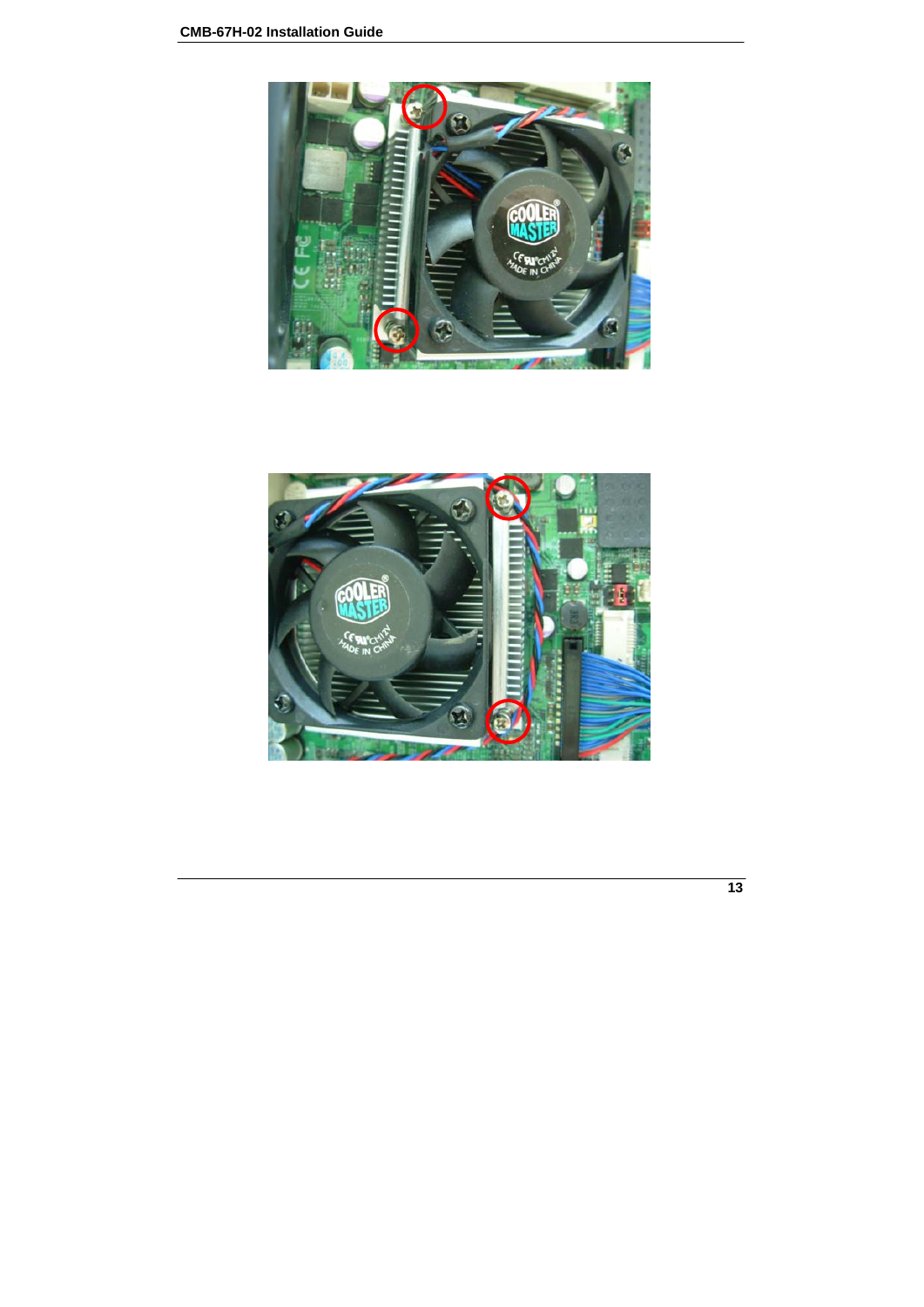**6. Open the Dimm holder then check the pin number to match the socket side well before installing memory module. (It has two slots to choice, or use both of them.)** 





 $\frac{1}{14}$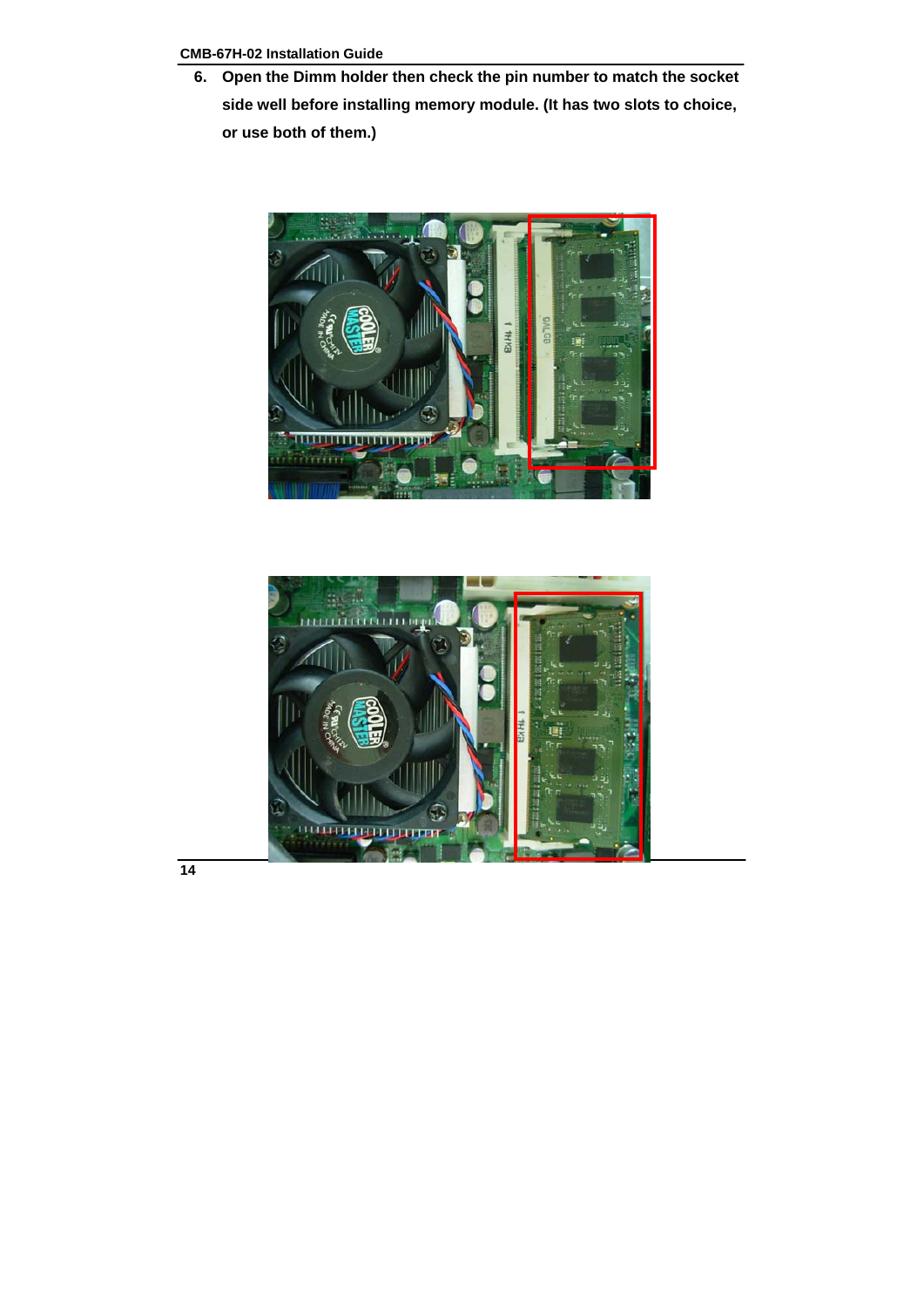**7. Press down the memory module then check dimm holder hook well.** 





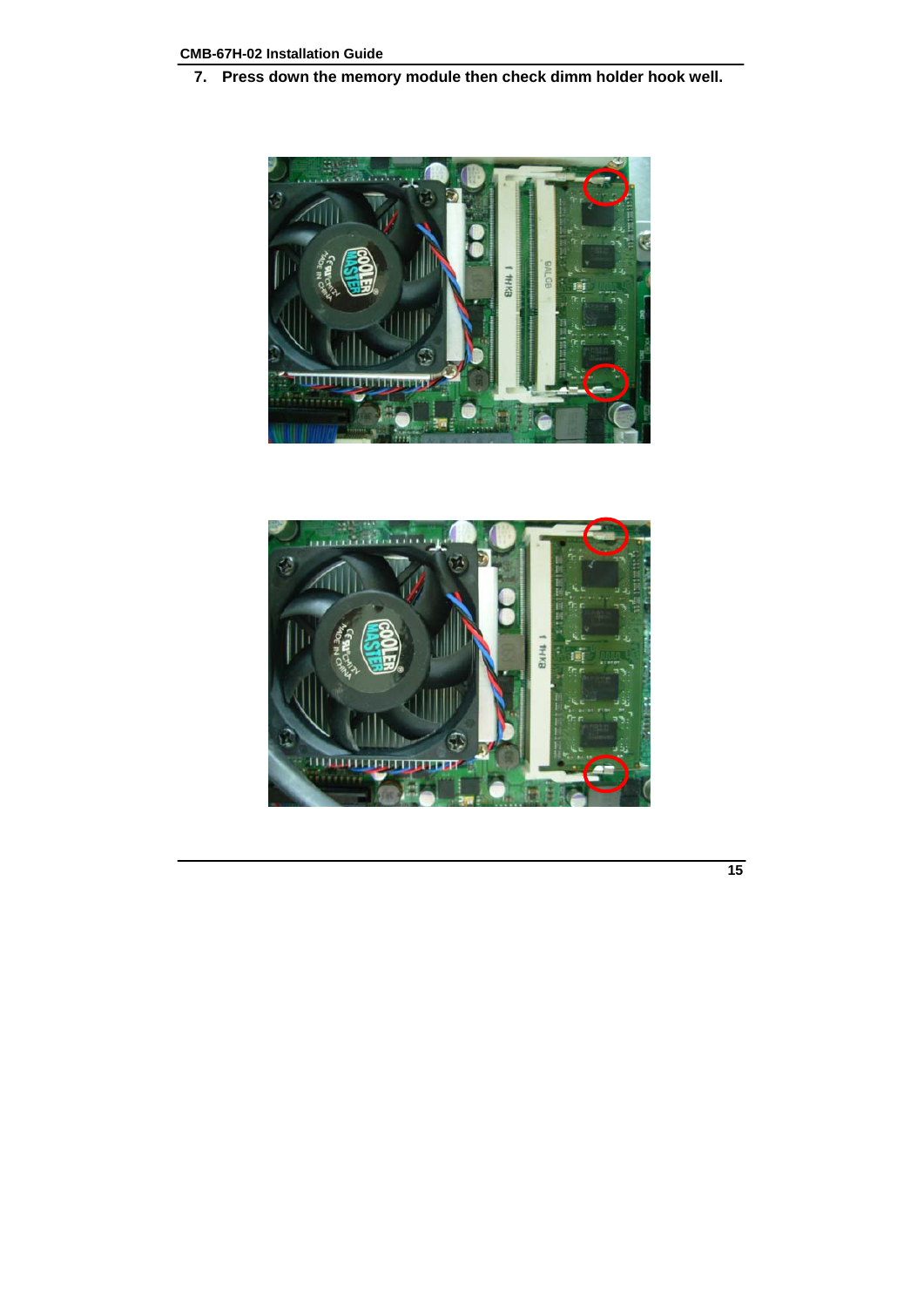**8. After install HD driver, Turn the CD-ROM holder and front panel screw well refer picture.** 

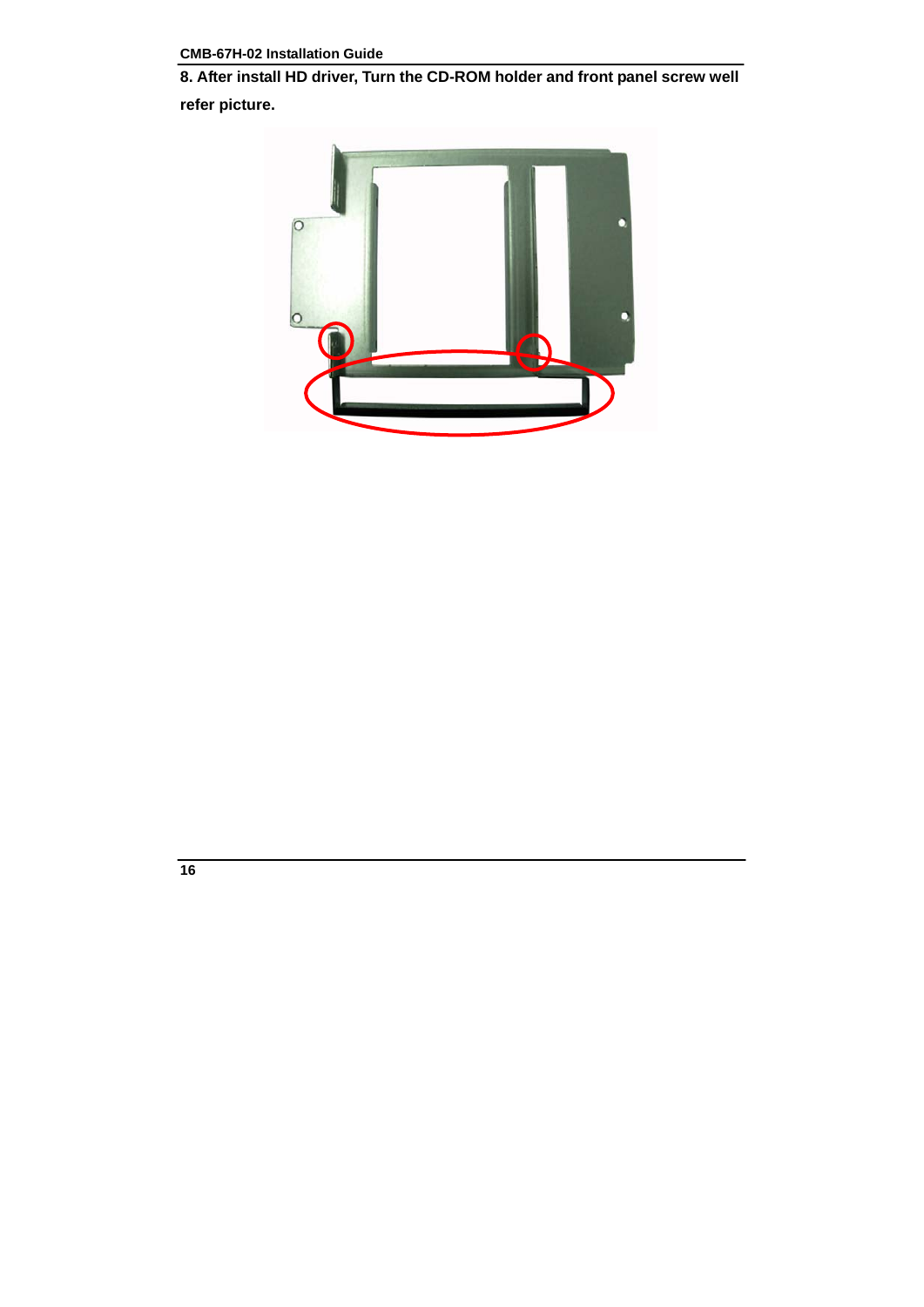**9. Check the CD-ROM driver SATA input direction.** 

**(If you don't install CD-ROM drive please direct to step.14)** 



**10. Check the CD-ROM driver and SATA cable connects well, then connect the ATX output (4-pin).** 



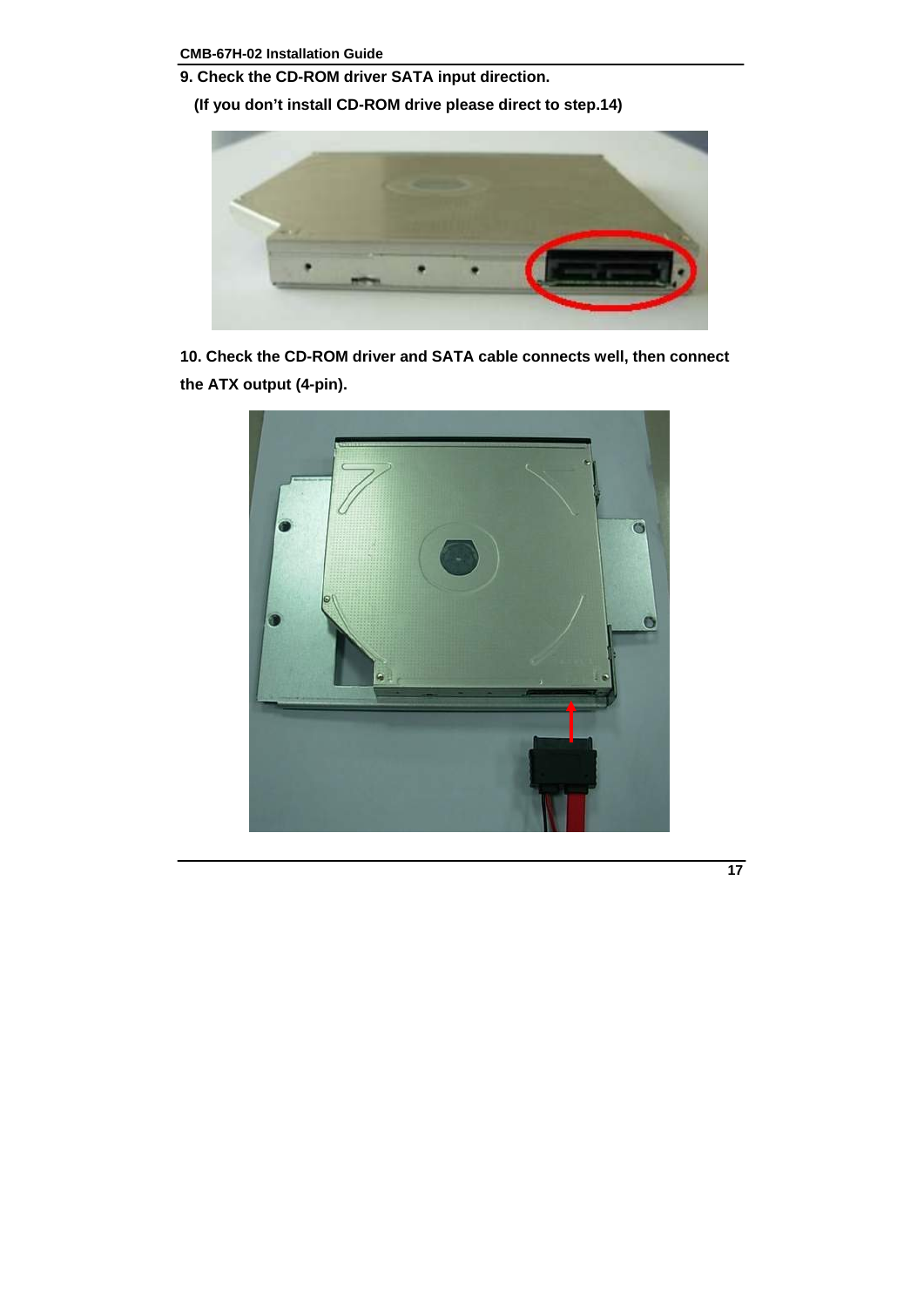**11. After install HD driver, Turn the CD-ROM holder and front panel screw well. Refer picture A and B.** 

**(A).** 



**(B).** 

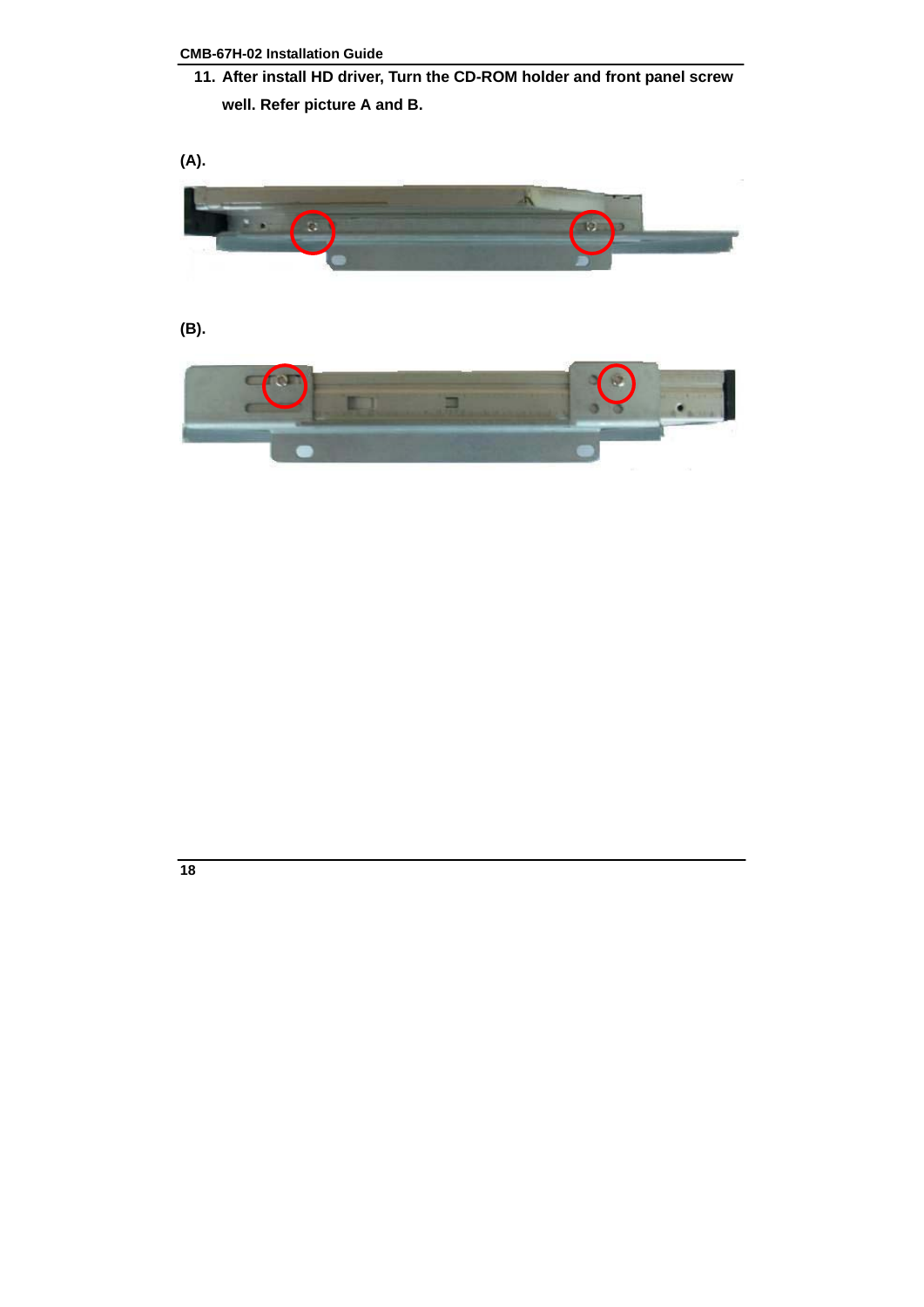#### **12. Turn the CD-ROM driver screws and SATA cable connects well.**

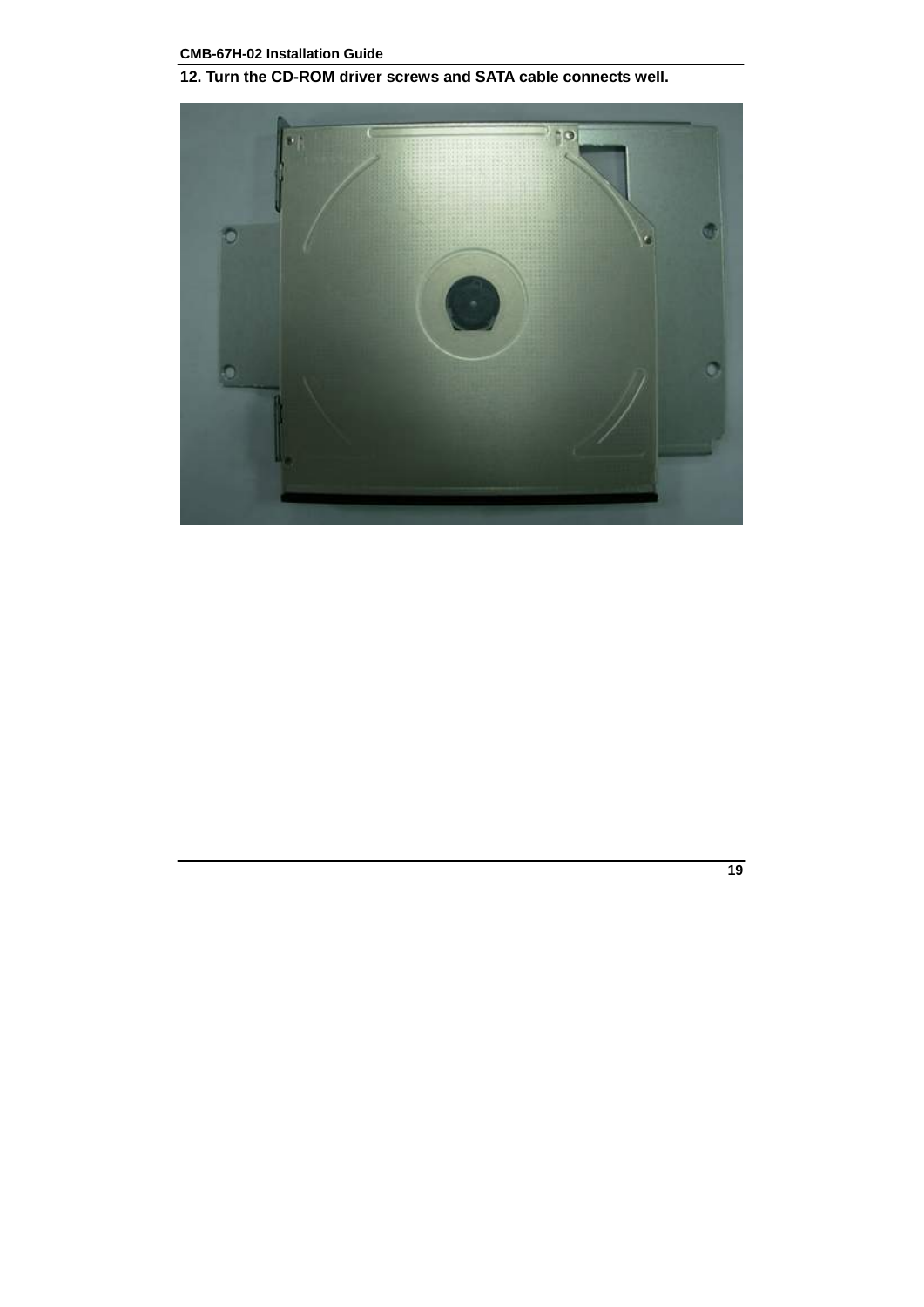**13. Find out the HD holder to install HD driver, it is under backside of the** 

#### **CD-ROM holder.**



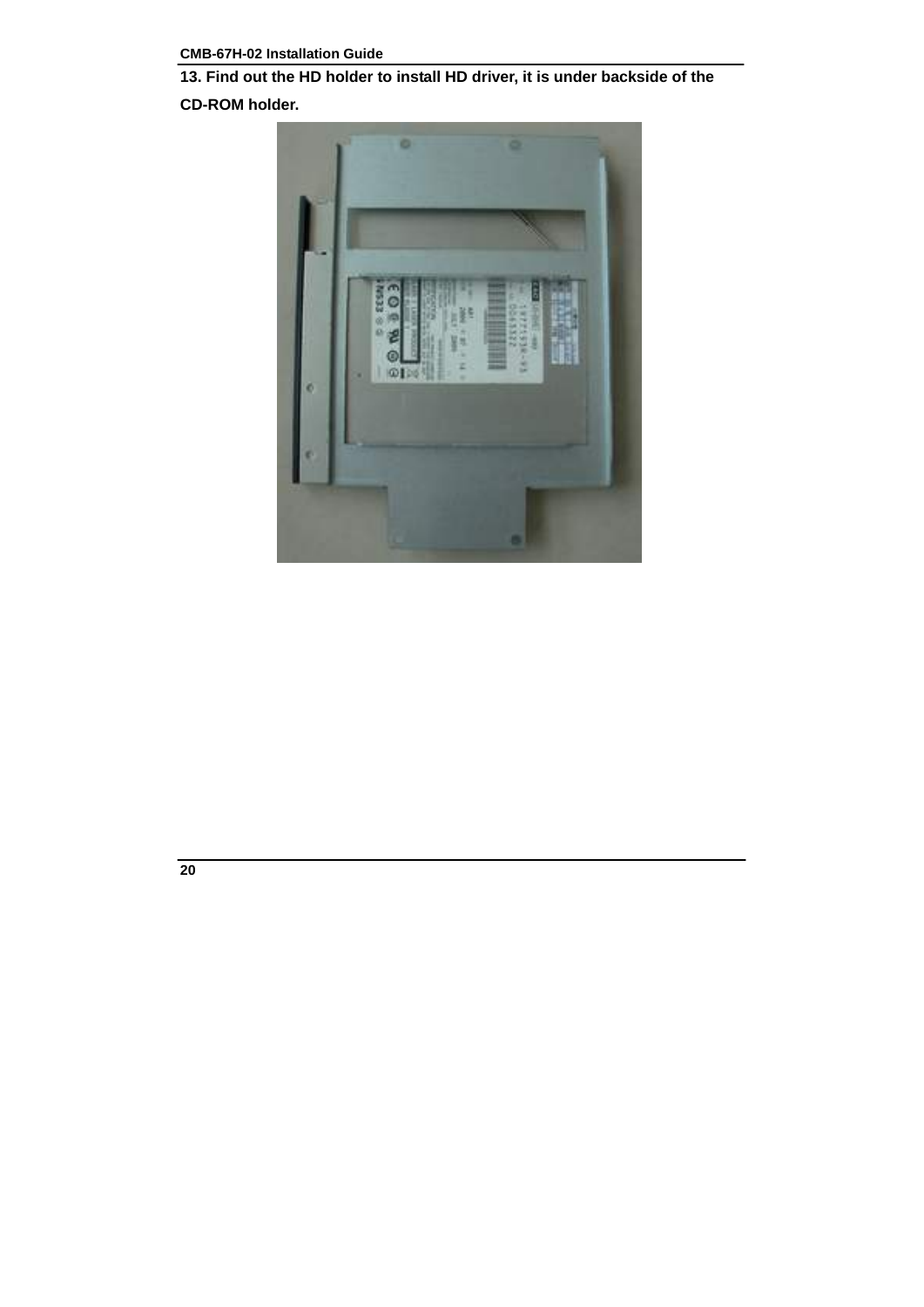**14. Put on HD driver into HD holder then turn the HD drive screws to tighten.** 

### **Refer picture A , B and C.**

**(If you don't install HD drive please direct to step.17)** 

**(A)** 



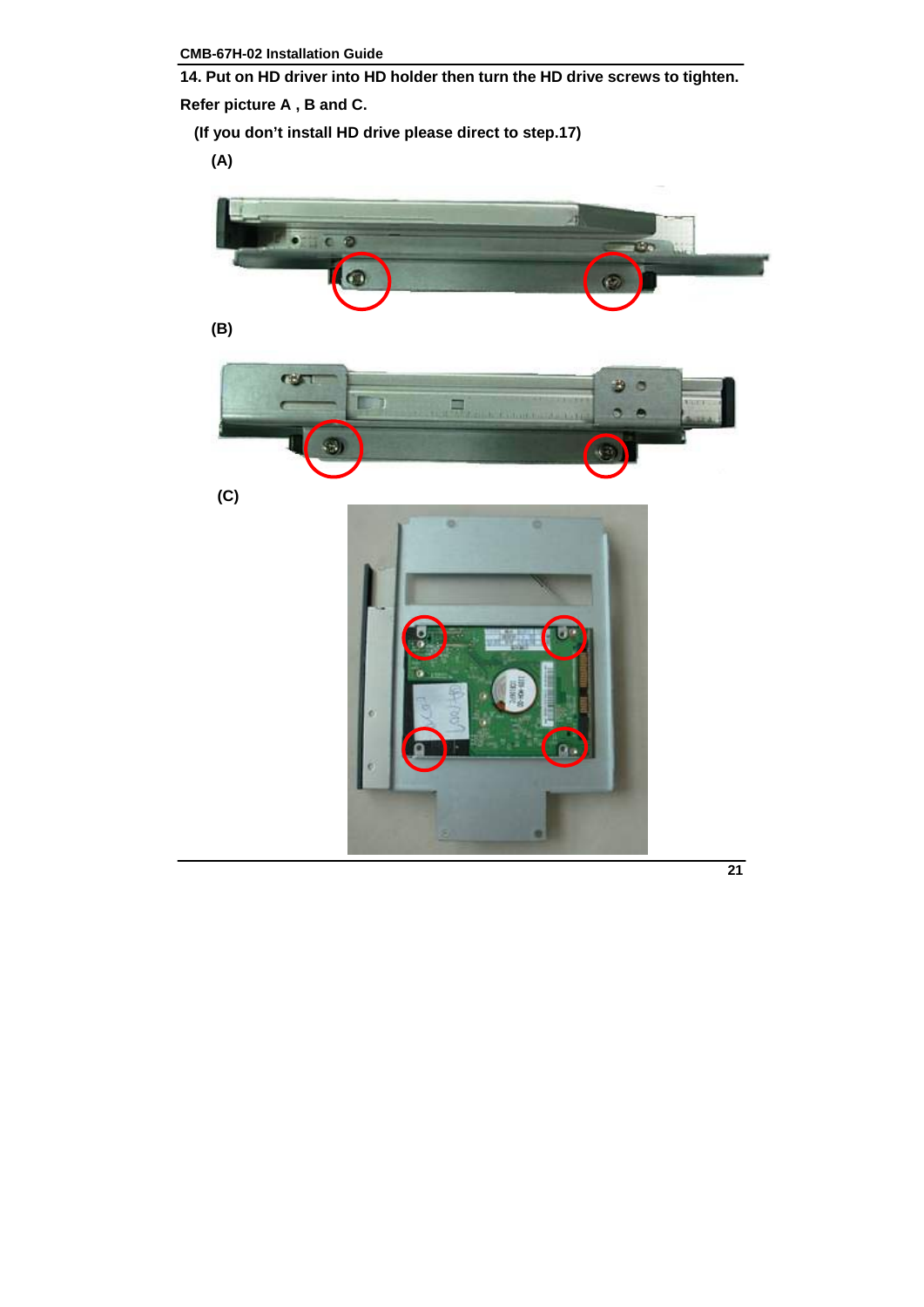**15. Connect SATA cable from motherboard to the HD drive, then connect** 

**the ATX output (15-pin).** 



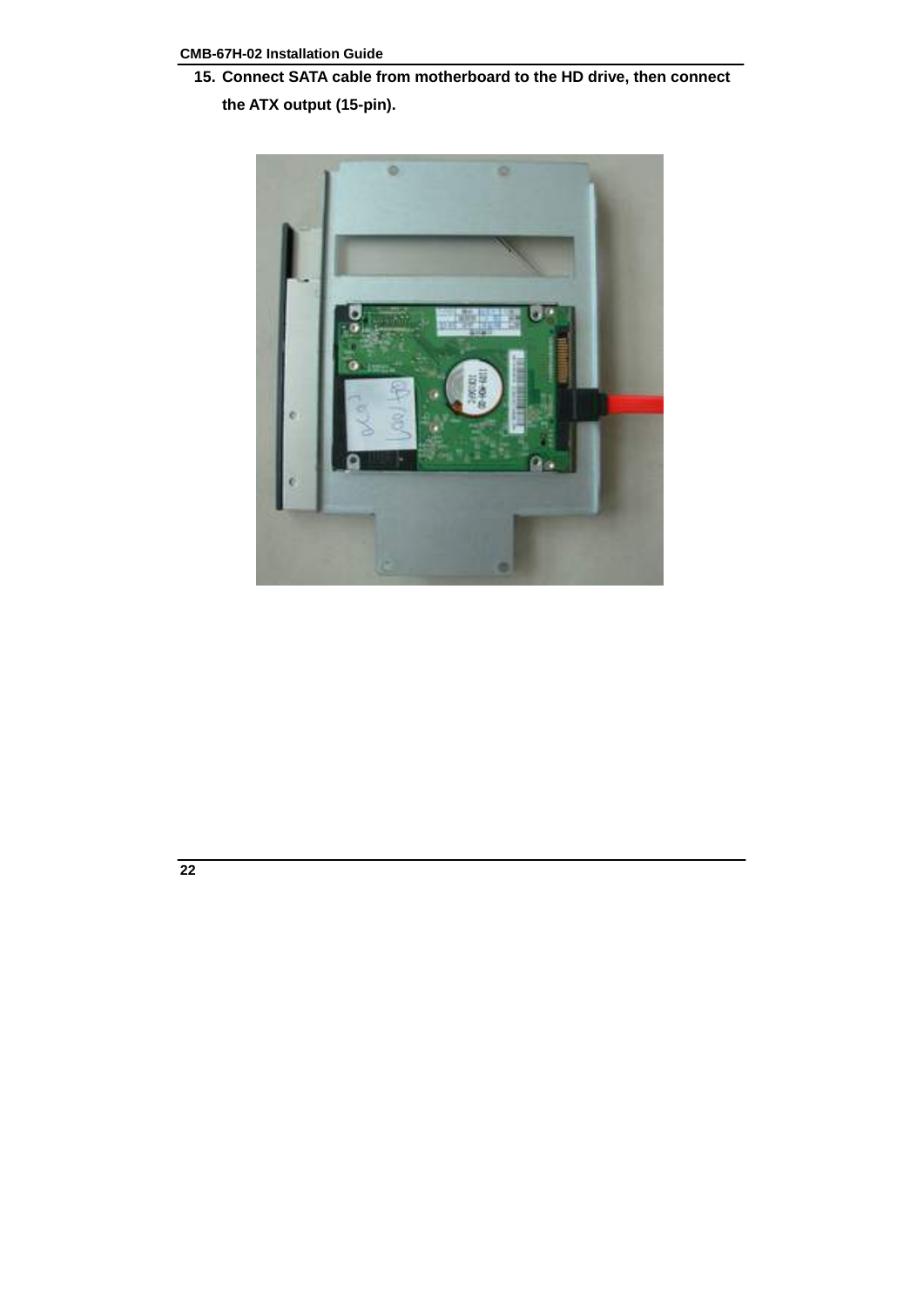- **16. Turn the CD-ROM driver screws and SATA cable connects well and** 
	- **turn the screws.**



**17. Turn the chassis shield screws to tighten well.** 



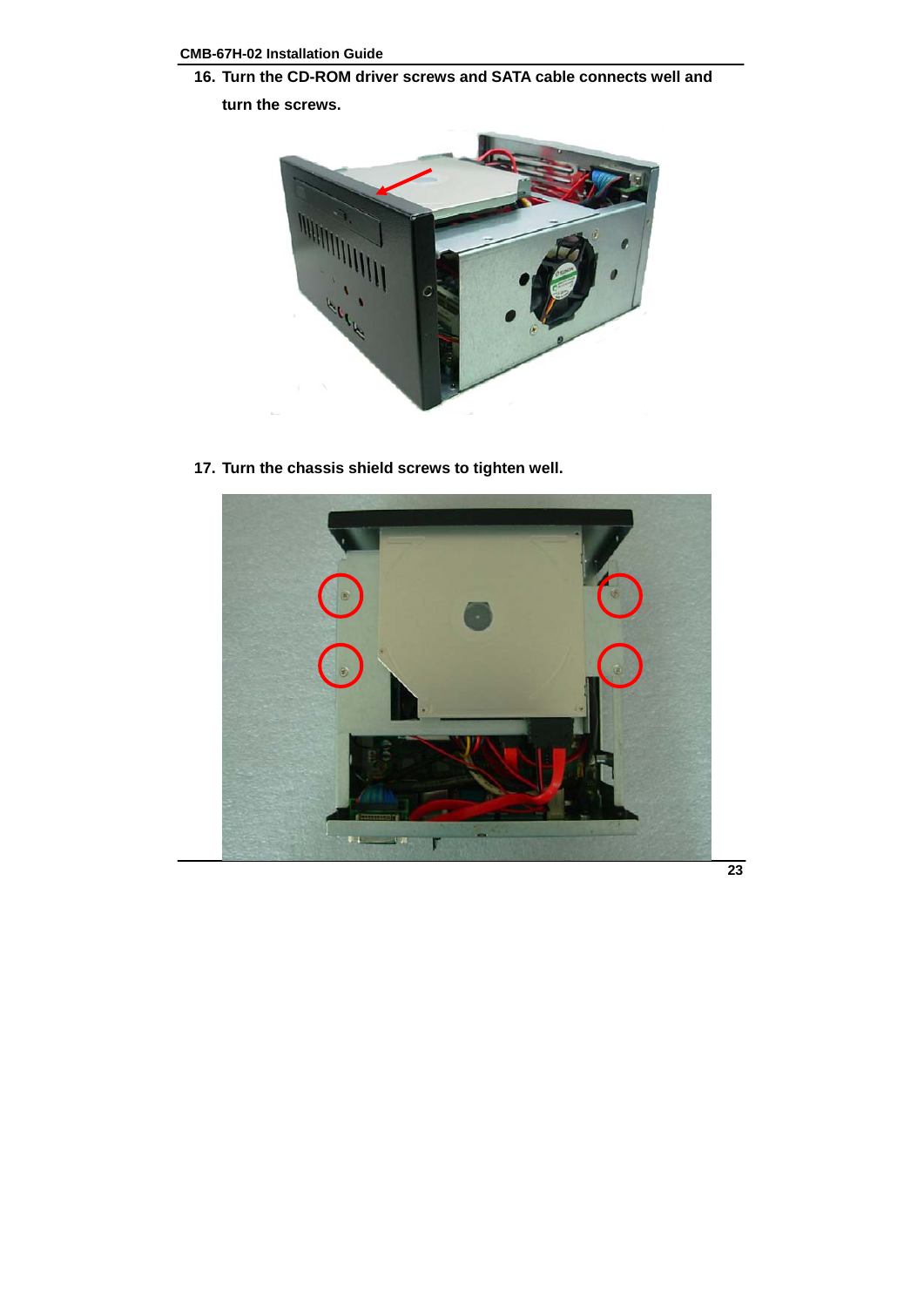

$$
\overline{\mathbf{24}}
$$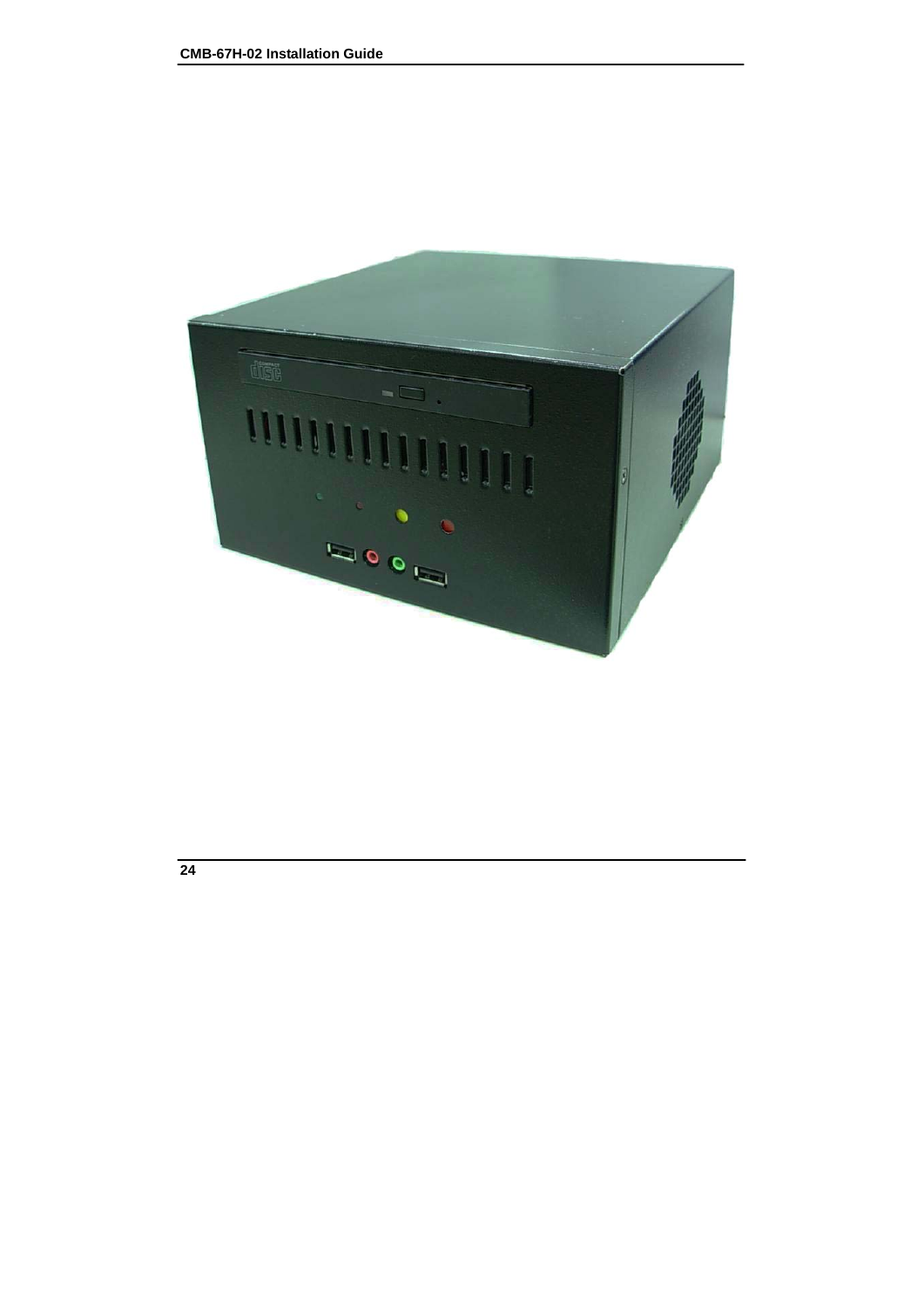**18. Turn the chassis shield screws with the hanging holders to tighten well.** 



**25**